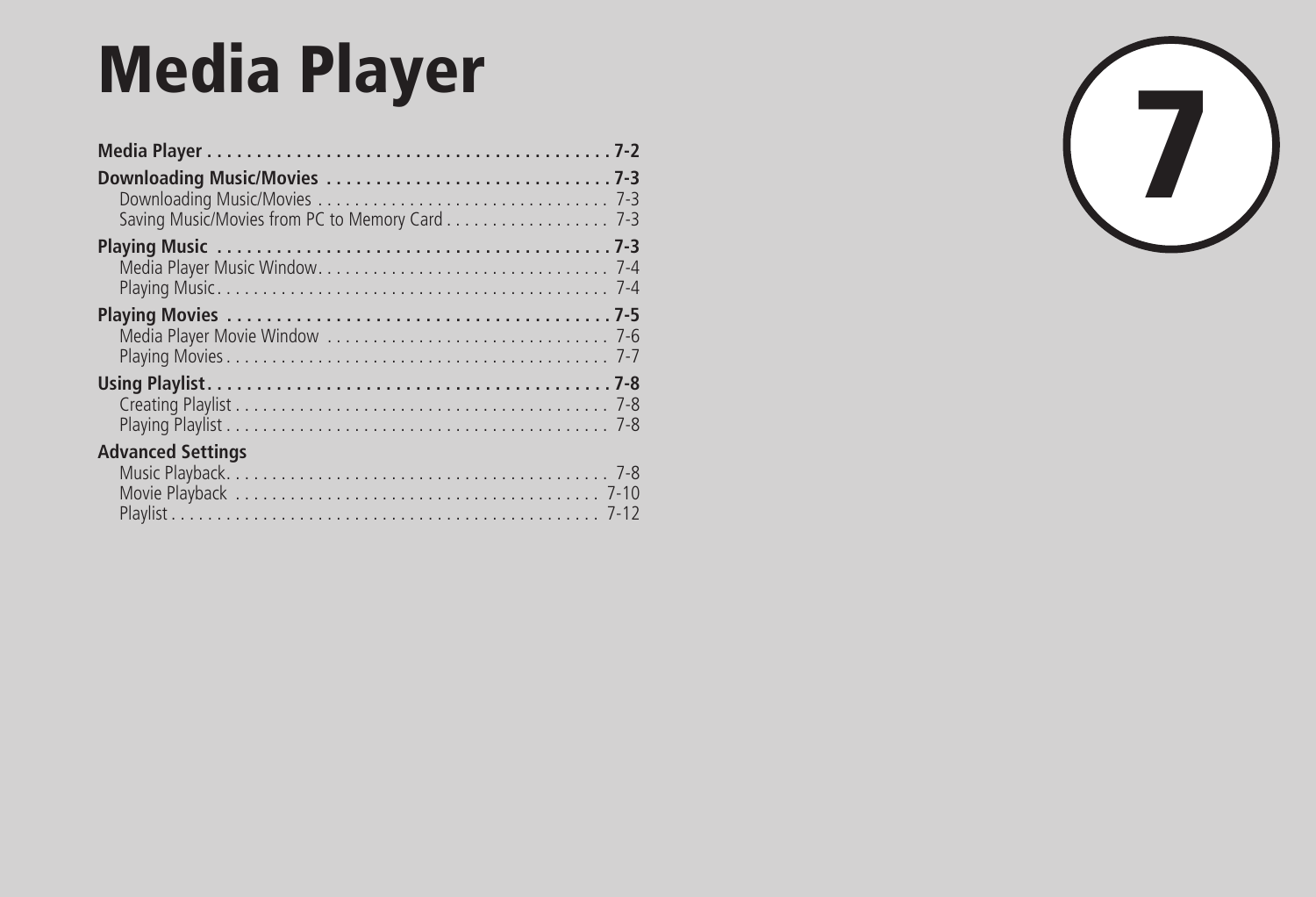# <span id="page-1-0"></span>**Media Player**

Media Player is equipped with this handset. Download music or movies from Yahoo! Keitai; create your own playlists. In this chapter, usage of Media Player is described.



Play music or movies via Media Player ( $\bigcirc$ P.7-4, P.7-7). Select a music or movie file from folders or playlists.

# Playing Media Files Downloading Media Files



**My Playlis** 

Access Yahoo! Keitai and download music or movies  $(\mathbf{6})$  P.7-3).

| <b>Player</b> | <b>File (Extension)</b>                    |  |
|---------------|--------------------------------------------|--|
| Music         | MPEG4 Audio (mp4, m4a or 3gp (sound only)) |  |
| Video         | MPEG4/H.263 (mp4, 3qp)                     |  |

## Creating Playlists Add your favorite music or movies to a playlist and create your own music or movie album  $(\bigotimes P$ . 7-8).

- To play a music file in a format other than above, select it from *Ring songs* · *tones* folder in *Data Folder*. Even compatible files must be saved in *Ring songs* · *tones* folder to play.
- **・** Use Speaker or Stereo Earphone/Earphone Microphone to listen to media files. When using Speaker, remove Stereo Earphone/Earphone Microphone from handset (when music/movie is played with Stereo Earphone/Earphone Microphone connected in Manner Mode, handset playback confirmation appears if Stereo Earphone/Earphone Microphone is removed from handset).
- **・**Earphone Microphone can be used not only for playing music but also for calling. While playing music with Earphone Microphone connected, press switch of Earphone Microphone for 1+ seconds to answer the call.

#### **Note**

**・**Movie files exceeding 176 x 144 in resolution cannot be played.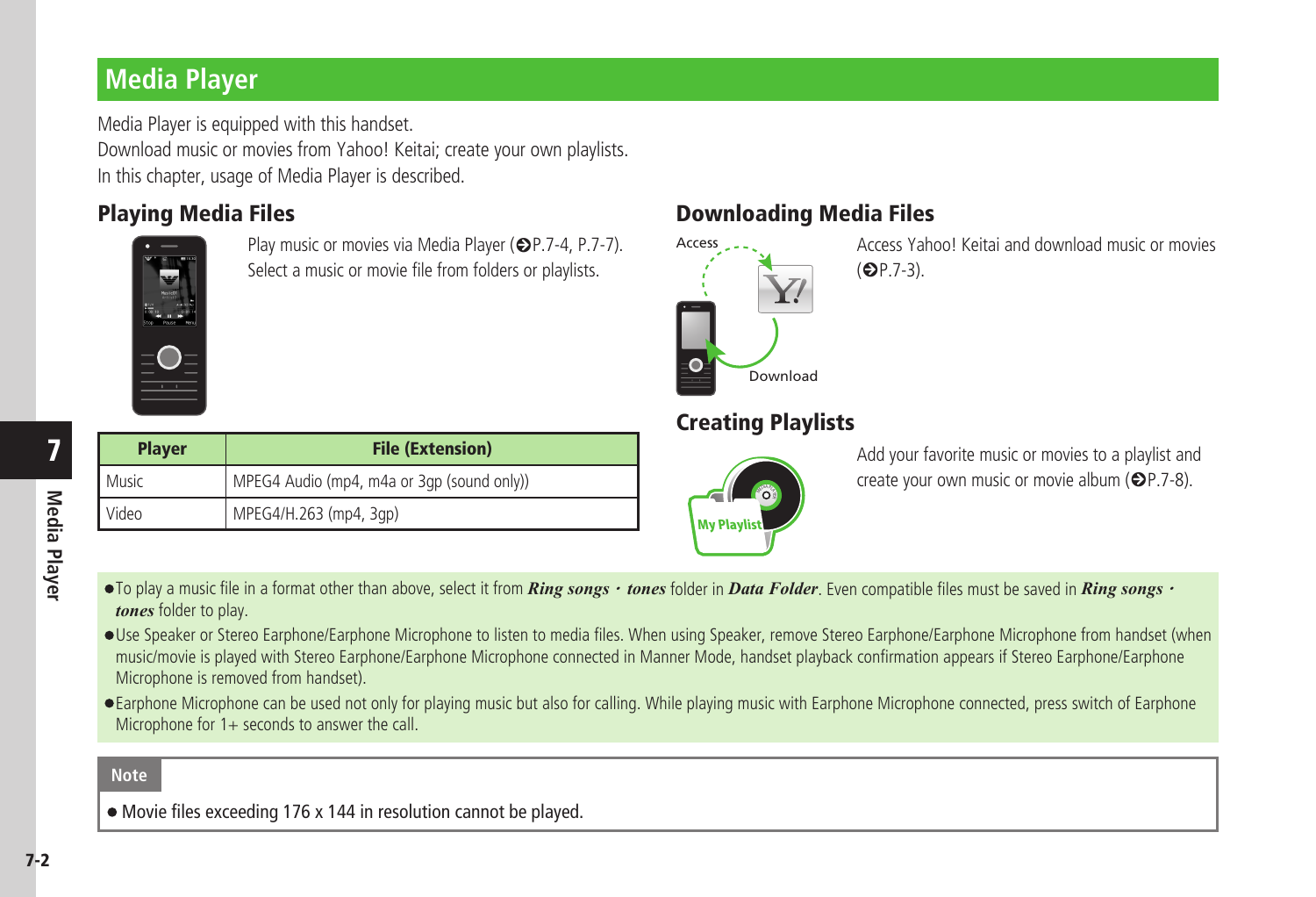# <span id="page-2-0"></span>**Downloading Music/Movies**

Access Yahoo! Keitai to download music or movies and save them to handset.

# **Downloading Music/Movies**

Access Yahoo! Keitai and download music or movie.



**2** Download music or movie

#### **■** To download music

*Music* → *All music* → *Download music* or *Music search*

**・**Select *Music search* to access site and search music.

#### **■** To download movie

*Movie* → *All movies* → *Download movies*

#### **Note**

**・**Downloading music or video may incur high Packet Communication charges due to large data size.

# **Saving Music/Movies from PC to Memory Card**

- a**Insert Memory Card into handset**
	- Press  $\textcircled{\textcircled{\textcirc}} \rightarrow$  *Data Folder*  $\rightarrow$  $\sqrt{\frac{1}{1-\lambda}}$  (Memory) to confirm folders are created.
- **2** Remove Memory Card from **handset (**f**P.10-8) and insert into PC**
- c**Save music/movie file on PC to the specified Memory Card folder**
- Save files to the following folders by type: Music file:PRIVATE/MYFOLDER/My Items/Music PRIVATE/MYFOLDER/My Items/Sounds & **Ringtones**
- Movie file:PRIVATE/MYFOLDER/My Items/Videos
- **•** After saving files, insert Memory Card and load the files to play.

# **Playing Music**

Folder structure of *Music* is as follows.

| <b>Folder</b>              | <b>Description</b>                                                               |
|----------------------------|----------------------------------------------------------------------------------|
| Last played/Now<br>playing | Last played file or current<br>played file                                       |
| All music                  | All playable files in <i>Music</i>                                               |
| Playlists                  | View playable file on <i>Music</i><br>in created folders                         |
| Recent music               | 100 recently played files (Most<br>recent played file appears first)             |
| Most played music          | 100 most frequently played<br>files (Most frequent played file<br>appears first) |
| Artists                    | All playable files in <i>Music</i> by<br>Artist                                  |
| Albums                     | All playable files in <b>Music</b> by<br>Album                                   |
| Genres                     | All playable files in <i>Music</i> by<br>Genre                                   |

**・** Memory Card files may take longer to load. **・**Showing/Hiding folders can be set in *Music* 

 $menu$  ( $\bigcirc$ P.12-8).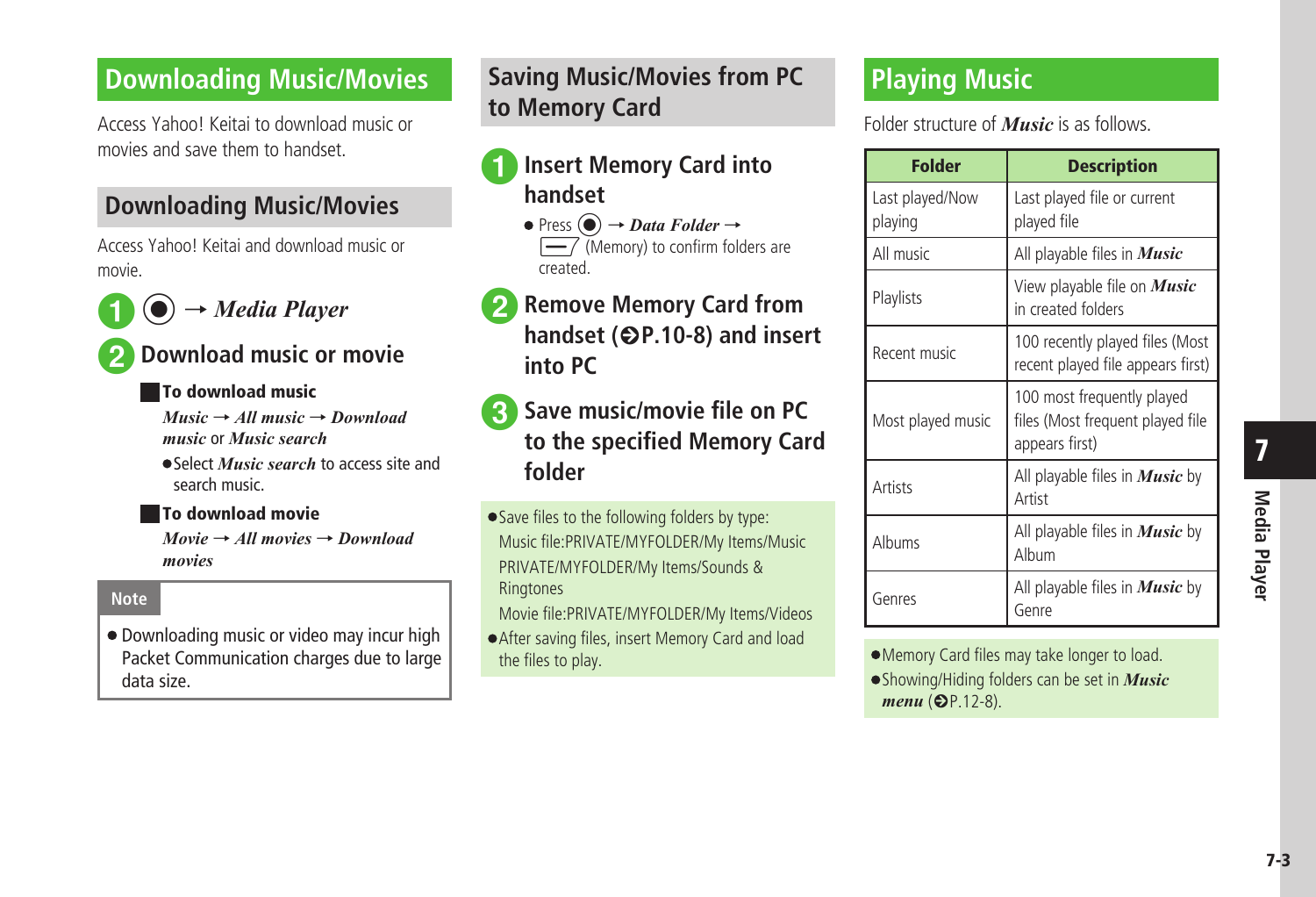# <span id="page-3-0"></span>**Media Player Music Window**



- **a** Title (File name when title is unknown)
- **2** Artist's name
- **a** Repeat section
- **4** File number/Total number of files
- **a** Playing status: Play/Pause/Stop
- **6** Elapsed playing time
- **a** Copyright protection

# **8** Repeat mode

- $\blacksquare$ : Off
- **EXAM**: Repeat one
- **EXE**: Repeat all
- **Exa**: Shuffle

#### **O** Progress bar

**i** Total playing time

# Shortcut Key Operations

Press the assigned key to perform shortcut. Available operations vary by playing status and file type.

| <b>Key</b>                                        | <b>Description</b>                         |
|---------------------------------------------------|--------------------------------------------|
| ►                                                 | Play/Pause                                 |
| $\overline{\mathbb{H}}$                           | Next tune                                  |
| $\overline{1}$                                    | Previous tune/Beginning of<br>current tune |
|                                                   | Volume up                                  |
| 44                                                | Volume down                                |
|                                                   | Stop                                       |
|                                                   | Menu                                       |
| ್ಲಿ                                               | Repeat pattern setting                     |
| $\overline{\mathbf{B}}_{\text{off}}^{\text{eff}}$ | Time search                                |
| 8 ‰                                               | Repeat section                             |

# **Playing Music**



**Play a file** 

# **To play most recently played file** *Last played*

**・**While playing, *Now playing* appears and Music playback window is displayed.

## **■** To select from all files

*All music*  $\rightarrow$  Highlight a file  $\rightarrow$  ( $\rightarrow$ ) (Play)

#### **■** To select from playlist

 $Plavlists \rightarrow Select a plavlist \rightarrow Highlight$ a file  $\rightarrow$  ( $\bullet$ ) (Play)

#### **■** To select from list of recently played files

*Recent music* → Highlight a file →  $\odot$  (Play)

#### **■** To select from list of often played files

*Most played music* → Highlight a file →  $\odot$  (Play)

# **■** To select from list of *Artists*

*Artists* → Select an Artist → Highlight a file  $\rightarrow$  ( $\bullet$ ) (Play)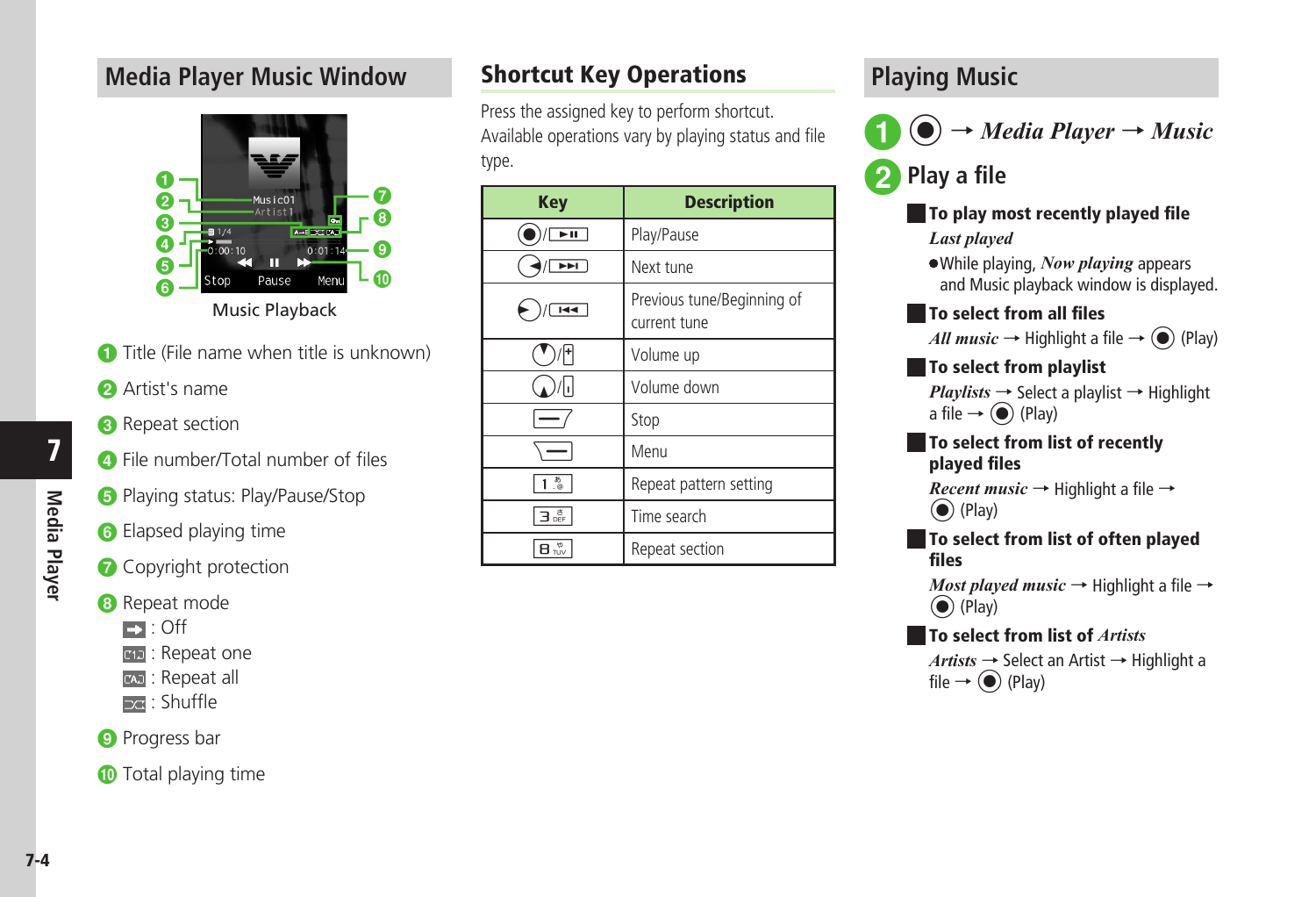#### <span id="page-4-0"></span>**■** To select from list of *Albums*

 $Albums \rightarrow$  Select an Album  $\rightarrow$  Highlight a file  $\rightarrow$  ( $\bullet$ ) (Play)

#### **■** To select from list of *Genres*

*Genres* → Select a genre → Highlight a file  $\rightarrow$  ( $\bullet$ ) (Play)

- **・**Highlight *All music* or playlist name and press
- $\sqrt{\frac{m}{\sqrt{m}}}$  (Play) to play all the appropriate files in list.
- Press  $\odot$  (Pause) or  $\rightarrow$  to pause. To resume playback, press  $\odot$  (Play) or  $\rightarrow$
- **・**To end playback and return to list window, press  $\overline{-7}$  (Stop) and press  $\sqrt{\frac{N_{\text{max}}}{N}}$ . However, pressing  $\sqrt{\frac{cos x}{cos}}$  while displaying menu or operating menu closes menu or returns to previous window.
- While Media Player is active, press  $\sqrt{\frac{d^{2}M}{dQ}}$  or  $\boxed{\neg \neg}$  to hide Music playback window keeping the music playing.
- In Standby, press  $\boxed{\neg \neg \neg}$  to end BGM playback. When end confirmation appears, choose *Yes*.
- **・** When Memory Card is inserted, Memory Card files appear in  $All$  music list with  $\Box$ .
- **・**If an incoming call arrives while music is playing on Media Player window, playback pauses and ringtone sounds. When the call ends, the playback remains in pause and Music playback window reappears. For BGM, playback resumes automatically after call ends.
- **•** If Alarm is set while a file is playing on Player window, playback pauses, Alarm sounds and indicator appears at the set time. Press any key to stop Alarm and clear the indicator. For BGM, playback resumes.

## **Advanced**

1. Advanced Settings (@P.7-8

- Searching Files by Title or Artist Name
- Adding Files to Playlist
- Sending Files
- Sorting Files
- Purchasing or Acquiring Content Key
- Deleting Files
- Renaming File
- Protecting File to Restrict Changing or Deleting
- **O** Viewing File Details
- Changing Order of Files in Playlist
- Renaming Playlist
- Deleting Playlist
- Playing from Specified Point
- Switching to Bluetooth<sup>®</sup> Headphones during Playback
- Connecting to Web Link
- Checking Shortcut Key Assignments

### । ९ Settings

- Set Repeat mode (re P.12-8)
- Adjust Tone volume level (re P.12-8)
- Set Music sub folders ( $\circled{r}$ P.12-8)

# **Playing Movies**

Folder structure of *Movie* is as follows.

| <b>Folder</b>        | <b>Description</b>                                                            |
|----------------------|-------------------------------------------------------------------------------|
| Last played          | Most recently played file                                                     |
| All movies           | View all playable files in <i>Movie</i>                                       |
| Playlists            | View playable files in <i>Movie</i> in<br>created folders                     |
| Recent movie         | 100 recently played files (Most<br>recently played file appears first)        |
| Most played<br>movie | 100 frequently played files (Most<br>frequently played file appears<br>first) |

**・**Showing/Hiding folders can be set in *Movie menu* ( $P.12-8$ ).

## **Note**

**・**Deleting files or changing file settings in *All movies* folder affects folders in *Movie* in *Data Folder*.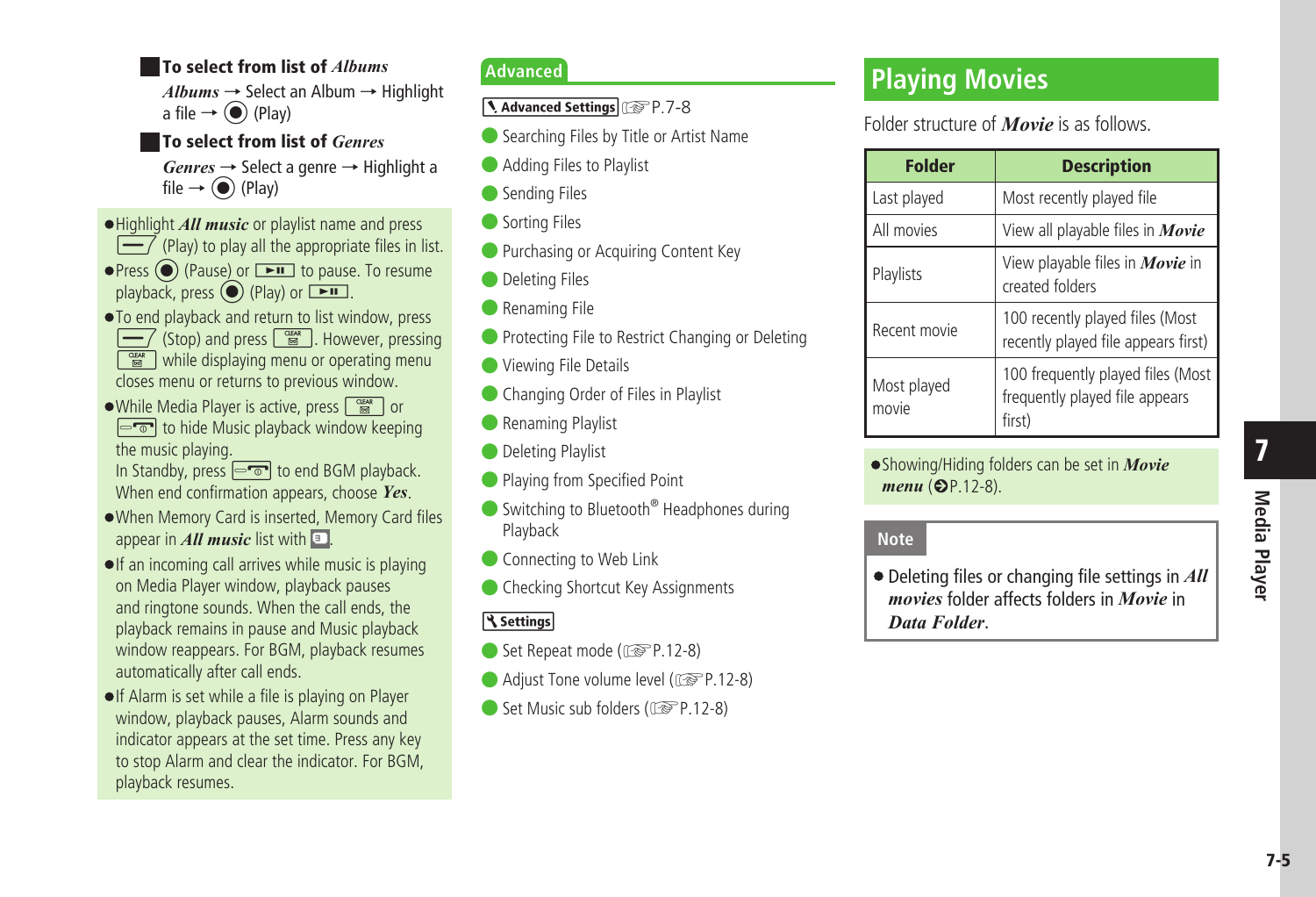# <span id="page-5-0"></span>**Media Player Movie Window**



 $\bigcirc$  Video title (or file name when title is unknown)

#### **a** Artist

- **a** File number/Total number of files
- d Playing status: Play/Pause/Stop
- **B** Elapsed playing time
- **6** Copyright protection
- **a** Repeat mode
	- $\Box$ : Off
	- **KED**: Repeat one
	- **EXE**: Repeat all
	- $\equiv$  : Shuffle

# **a** Progress bar

**O** Total playing time

# Shortcut Key Operations

Press the assigned key to perform shortcut. Available operations vary by playing status and file type.

### **Normal Screen Display (Portrait)**

| <b>Key</b>                         | <b>Description</b>                         |
|------------------------------------|--------------------------------------------|
| $\overline{\phantom{1}}$           | Play/Pause                                 |
| $\overline{\phantom{a}}$           | Next clip                                  |
| $\overline{1}$                     | Previous clip/Beginning of<br>current clip |
|                                    | Volume up                                  |
| ı.                                 | Volume down                                |
|                                    | Stop                                       |
|                                    | Menu                                       |
| 高                                  | Repeat pattern setting                     |
| $2 \frac{D}{ABC}$                  | <b>Full Screen View</b>                    |
| Зœ                                 | Time search                                |
| 4 <sub>GH</sub>                    | Switch display size                        |
| 05. 20                             | Screen capture                             |
| – Б⊯ю                              | Play faster                                |
| $7\frac{1}{1000}$                  | Play slower                                |
| $\mathbf{B} \stackrel{\phi}{\sim}$ | Repeat section                             |

# **Full Screen View (Landscape)**

| <b>Key</b>                | <b>Description</b>                         |
|---------------------------|--------------------------------------------|
| $\overline{\blacksquare}$ | Play/Pause                                 |
| Ы                         | Volume up                                  |
|                           | Volume down                                |
| ⋗⋗∣                       | Next clip                                  |
| $\overline{1}$            | Previous clip/Beginning of<br>current clip |
| .정                        | Repeat pattern setting                     |
| 2 <sup>b</sup>            | Normal screen display                      |
| $05\frac{R}{100}$         | Screen capture                             |
| <b>Б.</b> Во              | Play faster                                |
| 7 <sub>1</sub>            | Play slower                                |
| 8 ™                       | Repeat section                             |

7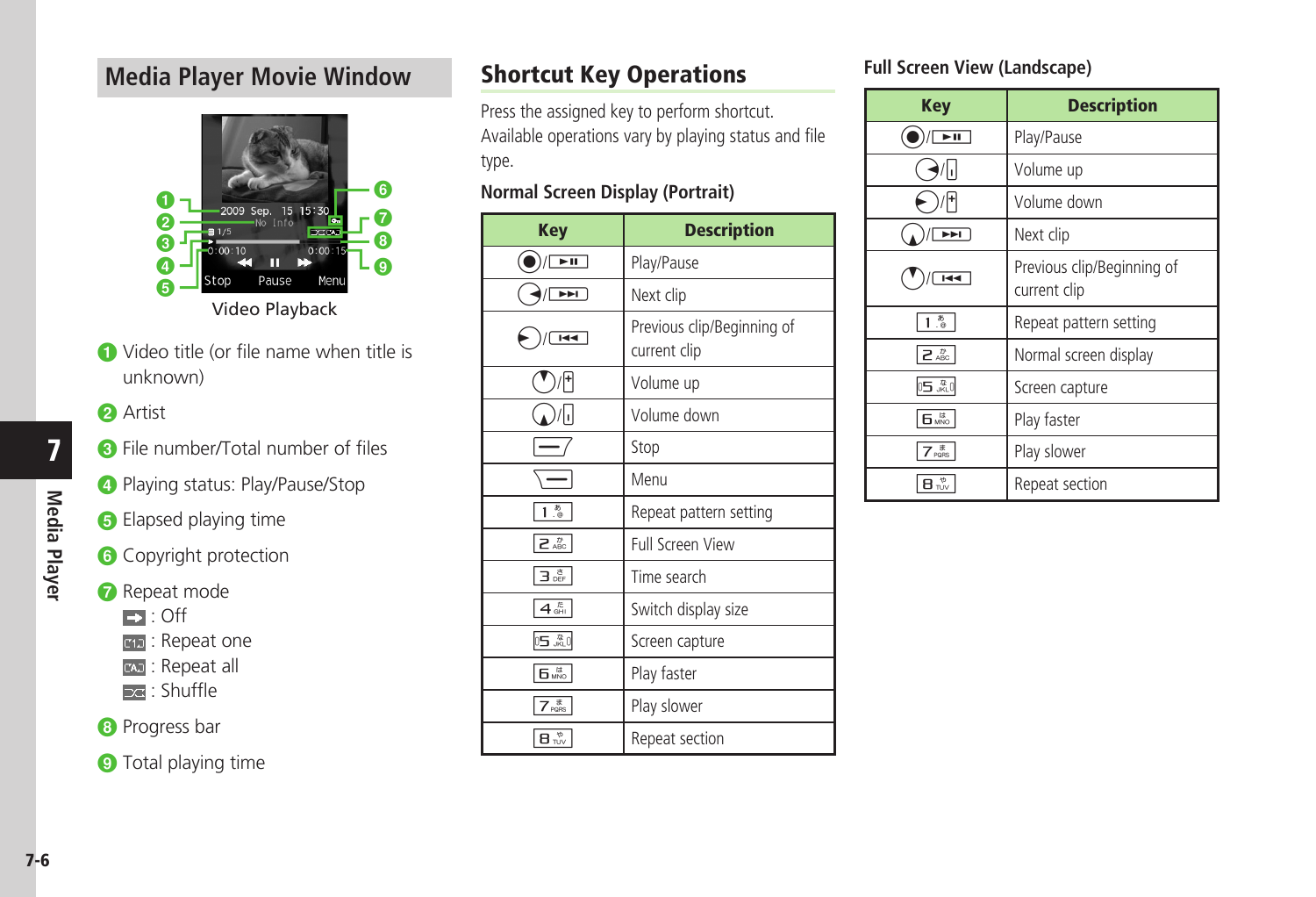# <span id="page-6-0"></span>**Playing Movies**

a<sup>c</sup> <sup>→</sup> *Media Player* <sup>→</sup> *Movie*

**Play a file** 

**■** To play most recently played file *Last played*

**■** To select from all files

*All movie*  $\rightarrow$  Highlight a file  $\rightarrow$  ( $\rightarrow$  (Play)

## **■** To select from playlist

*Playlists* → Select a playlist → Highlight a file  $\rightarrow$  ( $\bullet$ ) (Play)

#### **■** To select from list of recently played files

*Recent movie* → Highlight a file →  $\left(\bullet\right)$  (Play)

### **■** To select from list often played files

*Most played movie* → Highlight a file →  $\odot$  (Play)

- **・**Highlight *All movies* or playlist name and press
- $\boxed{\longrightarrow}$  (Play) to play all the appropriate files in list. • Press  $\odot$  (Pause) or **EI** to pause. To resume
- playback, press  $\odot$  (Play) or  $\rightarrow$
- **・**To end playback and return to list window, press  $\boxed{\longrightarrow}$  (Stop) and press  $\boxed{\cong}$ . However, pressing
- $\sqrt{\frac{C_{\text{max}}}{R}}$  while displaying menu or operating menu
- closes menu or returns to previous window. **・** When Memory Card is inserted, Memory Card files appear in  $All$  movies list with  $\boxed{3}$ .

# **Advanced**

1. Advanced Settings (@P.7-10

- Searching Files by Title or Artist Name
- Adding Files to Playlist
- Sending Files
- Sorting Files
- Purchasing or Acquiring Content Key
- Deleting Files
- Renaming File
- Protecting File to Restrict Changing or Deleting
- **O** Viewing File Details
- Changing Order of Files in Playlist
- Renaming Playlist
- Deleting Playlist
- Displaying Video in Full Screen
- Changing Display Size
- Playing from Specified Point
- Switching to Bluetooth<sup>®</sup> Headphones during Playback
- Capturing Sill Image from Video
- Connecting to Web Link
- Changing Playback Speed
- Checking Shortcut Key Assignments

#### <u>। १९ settings</u>

- Set Repeat mode ( $\circ$ P.12-8)
- Adjust Tone volume level ( $\otimes$ P.12-8)
- Set Backlight ( $\circled{r}$ P.12-8)
- Set Video sub folders (r<sup>2</sup>P.12-8)
- $\bullet$  Show or hide Video thumbnails ( $\circ$ P.12-8)
- Access or ignore linked information ( $\mathbb{CP}$  P.12-8)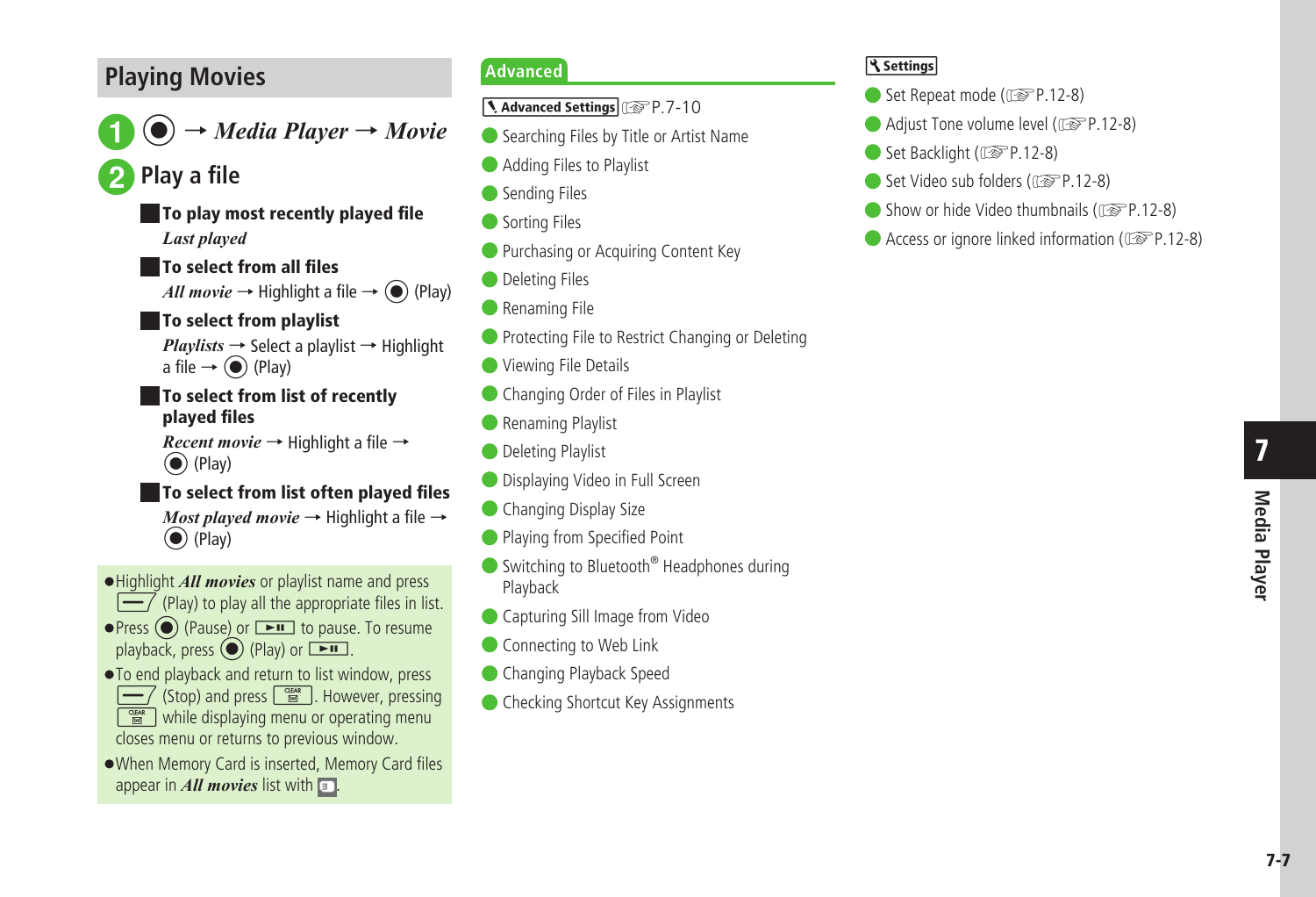# <span id="page-7-0"></span>**Using Playlist**

Create playlist to make your own album.

# **Creating Playlist**

Create up to 20 playlists, containing up to 100 files each.

- $\bigcirc$   $\rightarrow$  *Media Player*  $\rightarrow$  *Music* **or** *Movie*  $\rightarrow$  *Playlists*  $\rightarrow$   $\overline{\setminus}$ → *Create playlist*
- **2** Enter playlist name
- c**Select created playlist**
	- $\Box \rightarrow$  *Add*  $\rightarrow$  *Files*

e**Check files to save** <sup>→</sup> w **(Save)**

**Playing Playlist**



 $\left( \bullet \right) \rightarrow$  *Media Player*  $\rightarrow$  *Music* **or** *Movie* → *Playlists*



**・** Playlist cannot be played if included file has been deleted, or file is added from Memory Card and Memory Card is removed. Insert Memory Card and load file to play.

# **Advanced**

1. Advanced Settings (@P.7-12

**Creating Playlist Including All Files in Existing** Playlist

# Advanced Settings **Music Playback**

# Setting Files to Ringtone in Normal Mode

c → *Media Player* → *Music* → Select a folder  $\rightarrow$  Highlight a file  $\rightarrow \boxed{-7}$  (Set as)  $\rightarrow$ Select an item

- **・**Alternatively, pause in Music playback window, press  $\boxed{\longrightarrow}$  (Set as).
- **・** This operation is not available for files that cannot be added to ringtone.

# Searching Files by Title or Artist Name

 $\phi$   $\rightarrow$  *Media Player*  $\rightarrow$  *Music*  $\rightarrow$  *All music*  $\rightarrow$  $\leftarrow$   $\rightarrow$  *Search files*  $\rightarrow$  Check items to check → Select Search field → Enter title or artist name  $\rightarrow \boxed{-7}$  (Search)

# Adding Files to Playlist

 $\left( \widehat{\bullet} \right) \rightarrow Media Player \rightarrow Music \rightarrow All music$ 

## **■** To add an item

Highlight a file to add  $\rightarrow \Box \rightarrow Add$  to  $plavlist \rightarrow Selected \rightarrow$  Select a playlist

## **■** To add multiple items

 $\leftarrow$   $\rightarrow$  *Add to playlist*  $\rightarrow$  *Multiple*  $\rightarrow$  Check files to add  $\rightarrow \sqrt{ }$  (Save)  $\rightarrow$  Select a playlist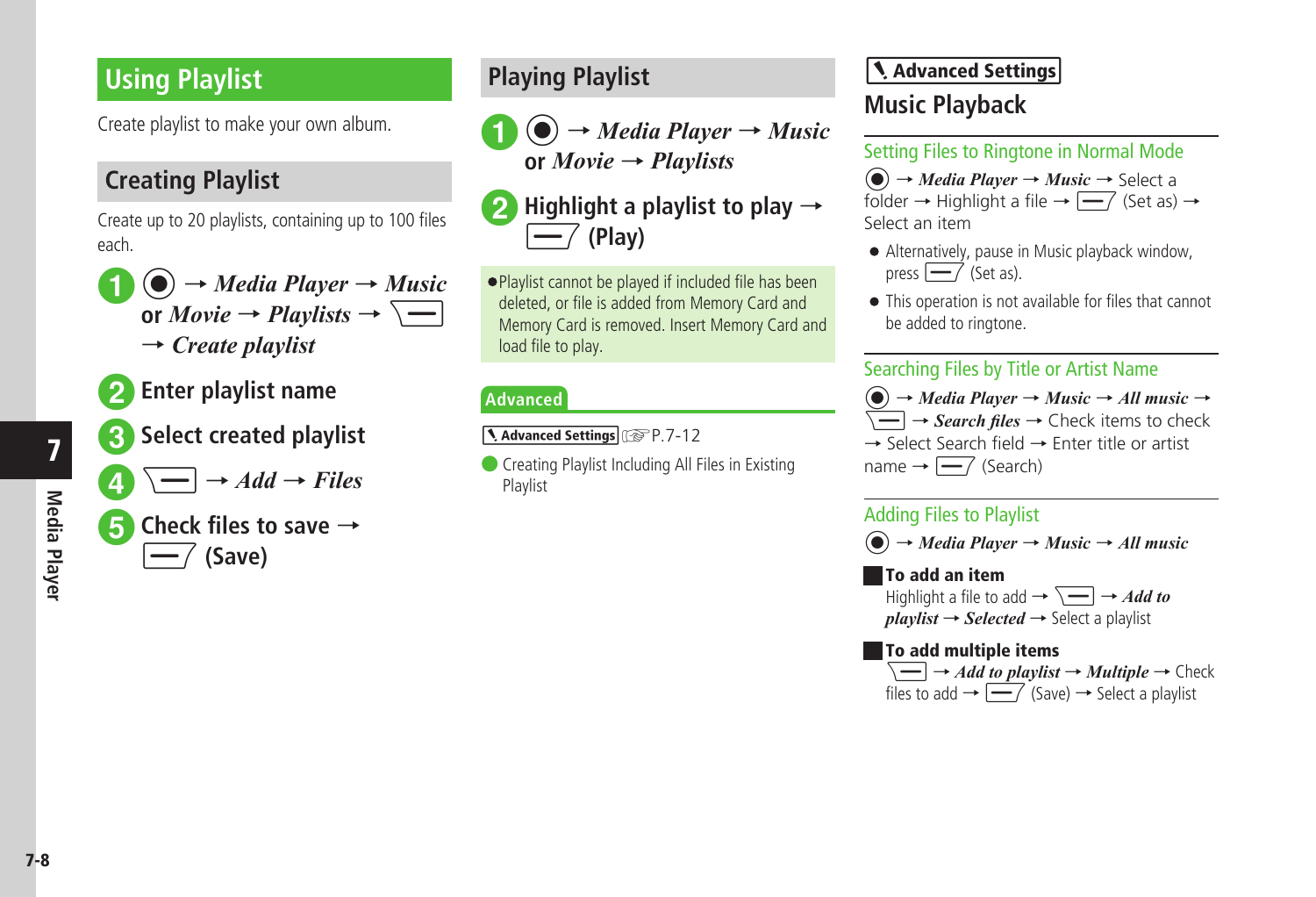#### Sending Files

c → *Media Player* → *Music* → Select a folder  $\rightarrow$  Highlight a file  $\rightarrow \overline{\setminus -}$   $\rightarrow$  *Send* 

**■** To send via message *Via message*  $\rightarrow$  ( $\oplus$ P.4-4 S! Mail  $\odot$ )

## **■** To send via Bluetooth®

*Via Bluetooth*  $\rightarrow$  ( $\odot$ P.11-5 Sending One by One  $\odot$ )

#### Sorting Files

 $\left(\bigcirc$   $\right) \rightarrow$  *Media Player*  $\rightarrow$  *Music*  $\rightarrow$  *All music*  $\rightarrow$  $\leftarrow$   $\rightarrow$  *Sort by*  $\rightarrow$  Select an item

● Sorting order is set to default when returning to Standby.

## Purchasing or Acquiring Content Key

 $\left( \right) \rightarrow$  *Media Player*  $\rightarrow$  *Music*  $\rightarrow$  Select a folder  $\rightarrow$  Highlight a file  $\rightarrow \overline{\setminus -}$   $\rightarrow$  *Download Content key*

## Deleting Files

 $\left(\bullet\right) \rightarrow$  *Media Player*  $\rightarrow$  *Music*  $\rightarrow$  Select a folder

#### **■** To delete an item

Highlight a file  $\rightarrow \overline{\setminus -}$   $\rightarrow$  *Delete*  $\rightarrow$  *Selected* → *Yes*

#### **■** To delete multiple items

 $\overline{\phantom{a}}\longrightarrow$  *Delete*  $\rightarrow$  *Multiple*  $\rightarrow$  Check files to delete  $\rightarrow \boxed{-7}$  (Delete)  $\rightarrow$  *Yes* 

## **■** To delete all items

 $\leftarrow$   $\rightarrow$  *Delete*  $\rightarrow$  *All*  $\rightarrow$  *Yes* 

**・** To delete all files in *All music* folder, entering Phone Password is required.

#### Renaming File

 $\phi$   $\rightarrow$  *Media Player*  $\rightarrow$  *Music*  $\rightarrow$  *All music*  $\rightarrow$ Highlight a file  $\rightarrow \overline{ } \rightarrow$  **Rename**  $\rightarrow$  Enter file name

### Protecting File to Restrict Changing or Deleting

 $\left( \widehat{\bullet} \right) \rightarrow Media Player \rightarrow Music \rightarrow All music \rightarrow$ Highlight a file  $\rightarrow \Box \rightarrow \text{Lock}$  or *Unlock* 

## Viewing File Details



**・**Alternatively, in Music playback window, press o.

# Changing Order of Files in Playlist

 $\left( \widehat{\bullet} \right) \rightarrow Media Player \rightarrow Music \rightarrow Playlists \rightarrow$ Select a playlist  $\rightarrow$  Highlight a file  $\rightarrow \overline{\setminus -}$   $\rightarrow$ *Move track in playlist* → Highlight a destination with  $\overline{(\Omega)} \rightarrow \widehat{(\bullet)}$  (OK)

#### Renaming Playlist

 $\left(\bigcirc \right) \rightarrow$  *Media Player*  $\rightarrow$  *Music*  $\rightarrow$  *Playlists*  $\rightarrow$ Highlight a playlist  $\rightarrow \overline{\setminus -}$   $\rightarrow$  *Rename*  $\rightarrow$ Enter playlist name

#### Deleting Playlist

 $\left( \widehat{\bullet} \right) \rightarrow Media Player \rightarrow Music \rightarrow Playlists$ 

#### **■** To delete an item Highlight a playlist  $\rightarrow \overline{\setminus -}$   $\rightarrow$  *Delete*  $\rightarrow$ *Selected* → *Yes*

### **■** To delete all items  $\boxed{\longrightarrow}$  *Delete*  $\rightarrow$  *All*  $\rightarrow$  Enter Phone Password  $\rightarrow$  ( $\bullet$ ) (OK)  $\rightarrow$  *Yes*

# Playing from Specified Point



7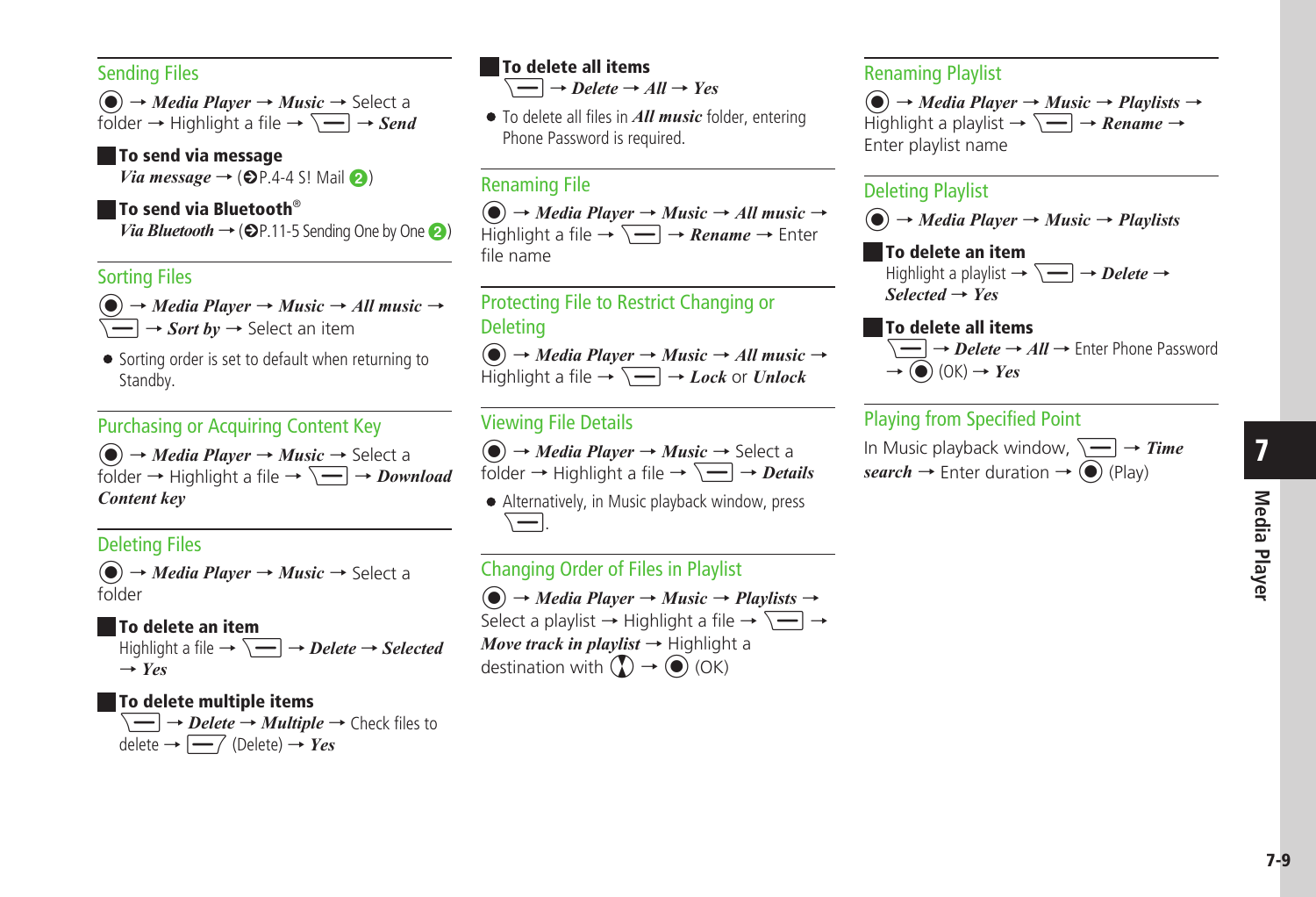# <span id="page-9-0"></span>Switching to Bluetooth® Headphones during Playback

In Music playback window,  $\sqrt{-}$   $\rightarrow$  *Transfer* 

- $to A/V$  *headset*  $\rightarrow$  Select a destination device
- **・**When no device is registered, search and register new device.
- **・**If setting *Transfer to A/V headset*, volume adjustment on handset is unavailable. Adjust on the headphones.
- **・**Playback with monaural headphones is unavailable.
- Some files may not be played.
- To switch sound output to handset while playing music, select *Transfer to Phone*.
- If a Bluetooth<sup>®</sup>-compatible stereo headphone is saved or has been connected, you can switch to stereo headphone without selecting a destination device.

7

# Connecting to Web Link

In Music playback window,  $\boxed{\phantom{0}} \rightarrow$  *Connect web link* → *Yes*

• The files that can be connected to web link,  $\mathbb{S}^n$ appears in Music playback window.

#### Checking Shortcut Key Assignments

In Music playback window.  $\boxed{ } \rightarrow$  *Shortcut* 

# **Movie Playback**

# Setting Files to Ringtone in Normal Mode

c → *Media Player* → *Movie* → Select a folder  $\rightarrow$  Highlight a file  $\rightarrow$   $\rightarrow$  (Set as)  $\rightarrow$ Select an item

- **・**Alternatively, pause in Video playback window, press  $\boxed{--}$  (Set as).
- **・** This operation is not available for files that cannot be added to ringtone.

#### Searching Files by Title or Artist Name

 $\phi$   $\rightarrow$  *Media Player*  $\rightarrow$  *Movie*  $\rightarrow$  *All movies*  $\rightarrow$  $\leftarrow$   $\rightarrow$  *Search files*  $\rightarrow$  Check items to check → Select Search field → Enter title or artist name  $\rightarrow \boxed{-7}$  (Search)

#### Adding Files to Playlist

 $\phi$   $\rightarrow$  *Media Player*  $\rightarrow$  *Movie*  $\rightarrow$  *All movies* 

#### **■** To add an item

Highlight a file to add  $\rightarrow \overline{\setminus -}$   $\rightarrow$  *Add to*  $playlist \rightarrow Selected \rightarrow Select$  a playlist

#### **■** To add multiple items



#### Sending Files

 $\left( \widehat{\bullet} \right) \rightarrow Media Player \rightarrow Movie \rightarrow Select a$ folder  $\rightarrow$  Highlight a file  $\rightarrow \overline{\setminus -}$   $\rightarrow$  *Send* 

**■** To send via message *Via message*  $\rightarrow$  ( $\oplus$ P.4-4 S! Mail  $\odot$ )

**■** To send via Bluetooth® *Via Bluetooth*  $\rightarrow$  ( $\odot$ P.11-5 Sending One by One  $\odot$ )

#### Sorting Files

 $\left( \widehat{\bullet} \right) \rightarrow Media Player \rightarrow Movie \rightarrow All movies \rightarrow$ → *Sort by* → Select an item

#### Purchasing or Acquiring Content Key

c → *Media Player* → *Movie* → Select a folder  $\rightarrow$  Highlight a file  $\rightarrow \overline{\setminus -}$   $\rightarrow$  *Download Content key*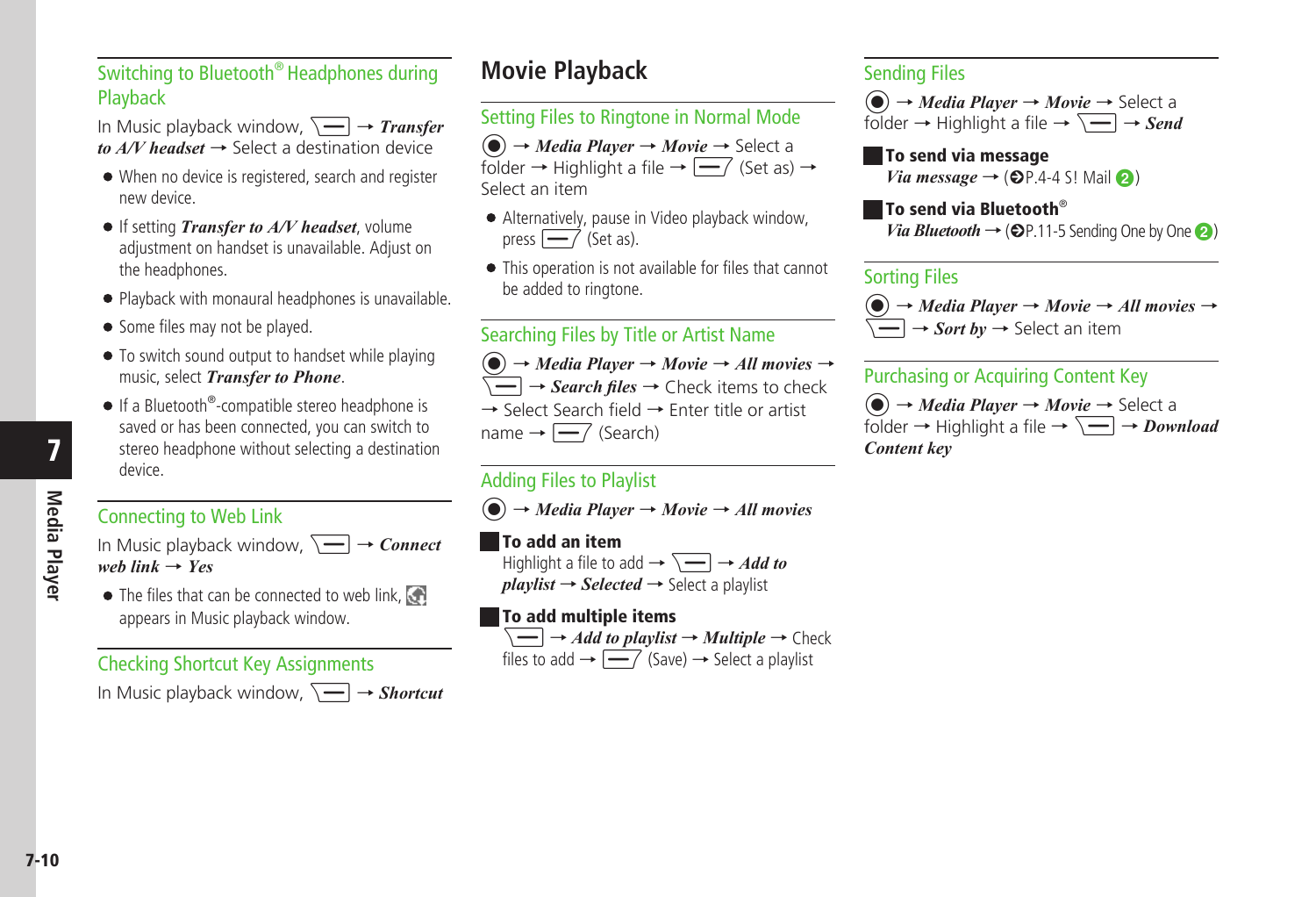#### Deleting Files

c → *Media Player* → *Movie* → Select a folder

## **■** To delete an item

Highlight a file to delete  $\rightarrow \overline{\searrow}$   $\rightarrow$  *Delete*  $\rightarrow$ *Selected* → *Yes*

#### **■** To delete multiple items

 $\overline{\phantom{a}}$   $\rightarrow$  *Delete*  $\rightarrow$  *Multiple*  $\rightarrow$  Check files to  $delete \rightarrow \boxed{\longrightarrow}$  (Delete)  $\rightarrow Yes$ 

# **■** To delete all items

 $\overline{\phantom{a}}$   $\rightarrow$  *Delete*  $\rightarrow$  *All*  $\rightarrow$  *Yes* 

**・** To delete all files in *All movies* folder, entering Phone Password is required.

# Renaming File

 $\phi$   $\rightarrow$  *Media Player*  $\rightarrow$  *Movie*  $\rightarrow$  *All movies*  $\rightarrow$ Highlight a file  $\rightarrow \overline{\setminus -}$   $\rightarrow$  *Rename*  $\rightarrow$  Enter file name

# Protecting File to Restrict Changing or Deleting

 $\left(\bigcirc$   $\right) \rightarrow$  *Media Player*  $\rightarrow$  *Movie*  $\rightarrow$  *All movies*  $\rightarrow$ Highlight a file  $\rightarrow \Box \rightarrow$  *Lock* or *Unlock* 

## Viewing File Details



**・**Alternatively, in Video playback window, press \<u>—</u>].

## Changing Order of Files in Playlist

 $\left( \widehat{\bullet} \right) \rightarrow$  *Media Player*  $\rightarrow$  *Movie*  $\rightarrow$  *Playlists*  $\rightarrow$ Select a playlist  $\rightarrow$  Highlight a file to move  $\rightarrow$  $\leftarrow$   $\rightarrow$  *Move track in playlist*  $\rightarrow$  Highlight a destination with  $\mathbb{Q} \rightarrow \mathbb{Q}$  (OK)

# Renaming Playlist

 $\left( \widehat{\bullet} \right) \rightarrow$  *Media Player*  $\rightarrow$  *Movie*  $\rightarrow$  *Playlists*  $\rightarrow$ Highlight a playlist  $\rightarrow \Box \rightarrow$  **Rename**  $\rightarrow$ Enter playlist name

# Deleting Playlist

c → *Media Player* → *Movie* → *Playlists*

# **■** To delete an item

Highlight a playlist to delete  $\rightarrow \overline{\setminus -}$   $\rightarrow$  *Delete*  $\rightarrow$  *Selected*  $\rightarrow$  *Yes* 

## **■** To delete all items

 $\rightarrow$  ( $\bullet$ ) (OK)  $\rightarrow$  *Yes* 

→ *Delete* → *All* → Enter Phone Password

# Displaying Video in Full Screen

In Video playback window,  $\boxed{\longrightarrow}$  **Full** *screen view*

# Changing Display Size

In Video playback window,  $\sqrt{\phantom{a}}\rightarrow$ *Resolution* → Select an item

# Playing from Specified Point

In Video playback window,  $\sqrt{-} \rightarrow$  **Time**  $search \rightarrow$  Enter duration  $\rightarrow$  ( $\bullet$ ) (Play)

# Switching to Bluetooth® Headphones during Playback

In Video playback window,  $\sqrt{\rightarrow}$  *Transfer*  $to A/V$  *headset*  $\rightarrow$  Select a destination device

- **・**When no device is registered, search and register new device.
- **・**If setting to *Transfer to A/V headset*, volume adjustment on handset is unavailable. Adjust on the headphones.
- **・**Playback with monaural headphones is unavailable.
- Some files may not be played.
- To switch output to handset while playing video. select *Transfer to Phone*.

# Capturing Sill Image from Video

In Video playback window,  $\boxed{\phantom{0}} \rightarrow \textit{Capture}$  $frame \rightarrow \textcircled{\textcircled{\textcirc}}$  (Save)

# Connecting to Web Link

In Video playback window,  $\boxed{\longrightarrow} \rightarrow$  *Connect*  $web link \rightarrow Yes$ 

• The files that can be connected to web link, appears on Video playback window.

# Changing Playback Speed

In Video playback window,  $\boxed{\phantom{2}} \rightarrow$  *Playback speed* → Select an item

● Sound is not played while changing playback speed.